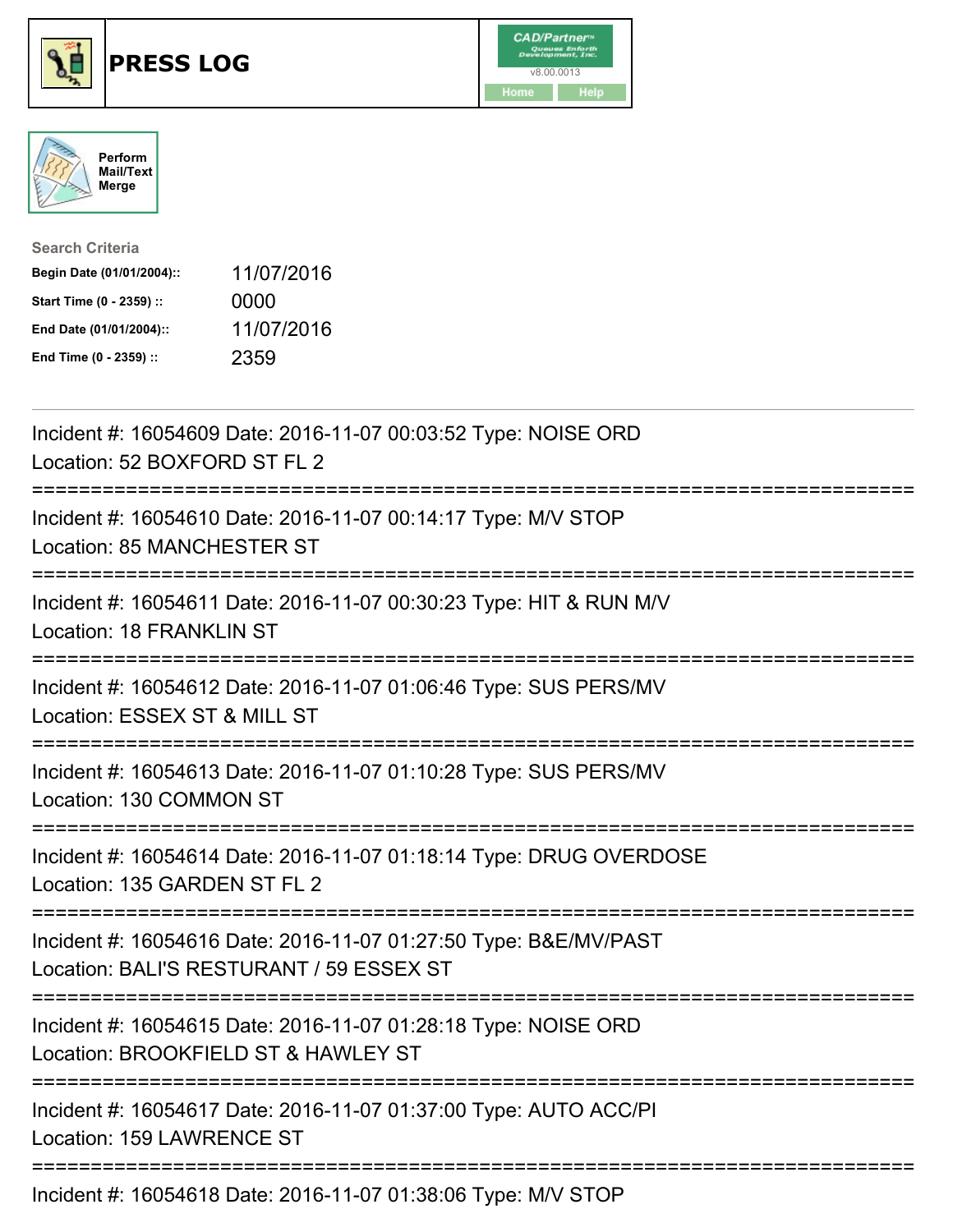Location: ESSEX ST & MILL ST =========================================================================== Incident #: 16054619 Date: 2016-11-07 01:39:58 Type: M/V STOP Location: HAMPSHIRE ST & HAVERHILL ST =========================================================================== Incident #: 16054620 Date: 2016-11-07 01:42:19 Type: E911 HANGUP Location: REALTY LLC / 525 ESSEX ST =========================================================================== Incident #: 16054621 Date: 2016-11-07 01:52:41 Type: M/V STOP Location: NEWTON ST & ANDOVER ST =========================================================================== Incident #: 16054622 Date: 2016-11-07 02:06:44 Type: M/V STOP Location: DENNYS / 160 WINTHROP AV =========================================================================== Incident #: 16054623 Date: 2016-11-07 02:07:20 Type: M/V STOP Location: NEWTON ST & SALEM ST =========================================================================== Incident #: 16054624 Date: 2016-11-07 02:07:45 Type: DISORDERLY Location: 87 ALDER ST =========================================================================== Incident #: 16054625 Date: 2016-11-07 02:09:52 Type: M/V STOP Location: BROADWAY =========================================================================== Incident #: 16054626 Date: 2016-11-07 02:12:21 Type: BUILDING CHK Location: REALTY LLC / 525 ESSEX ST =========================================================================== Incident #: 16054628 Date: 2016-11-07 02:14:21 Type: BUILDING CHK Location: CVS PHARMACY / 266 BROADWAY =========================================================================== Incident #: 16054627 Date: 2016-11-07 02:15:57 Type: DISORDERLY Location: 34 SALEM ST =========================================================================== Incident #: 16054629 Date: 2016-11-07 02:26:01 Type: M/V STOP Location: 525 ESSEX ST =========================================================================== Incident #: 16054630 Date: 2016-11-07 02:29:39 Type: DOMESTIC/PROG Location: 7 ROYAL ST FL 2 =========================================================================== Incident #: 16054631 Date: 2016-11-07 02:50:21 Type: M/V STOP Location: CENTRAL BRIDGE

===========================================================================

Incident #: 16054632 Date: 2016-11-07 02:50:58 Type: M/V STOP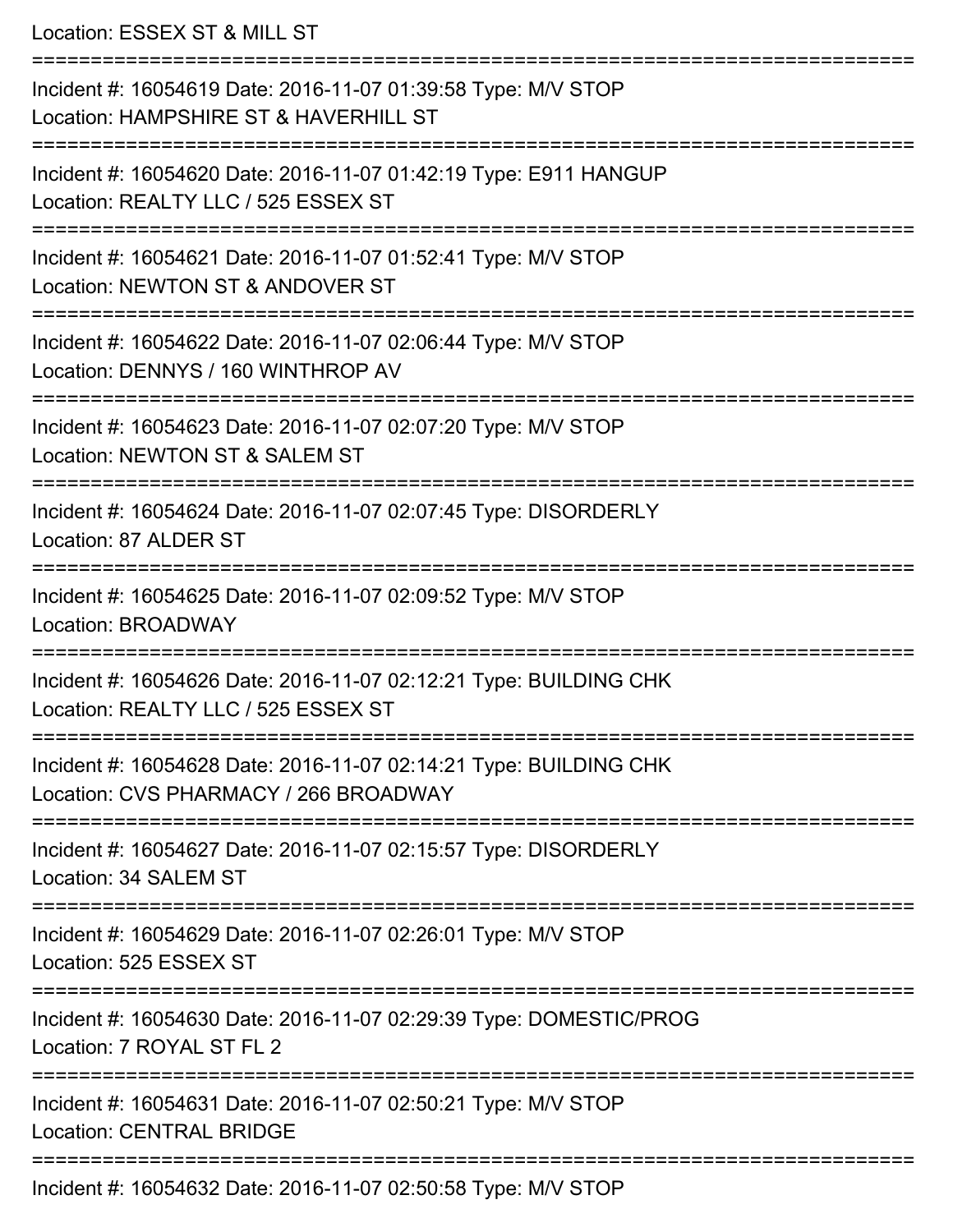| Incident #: 16054633 Date: 2016-11-07 02:57:00 Type: M/V STOP<br>Location: ROYAL ST & SMITH ST                      |
|---------------------------------------------------------------------------------------------------------------------|
| Incident #: 16054634 Date: 2016-11-07 02:57:31 Type: M/V STOP<br>Location: HAVERHILL ST & ROYAL ST                  |
| Incident #: 16054635 Date: 2016-11-07 02:59:42 Type: A&B PAST<br><b>Location: 11 DAISY ST</b>                       |
| Incident #: 16054636 Date: 2016-11-07 03:08:14 Type: M/V STOP<br>Location: AMES ST & HAVERHILL ST                   |
| Incident #: 16054637 Date: 2016-11-07 03:10:31 Type: BUILDING CHK<br>Location: 703 HAVERHILL ST                     |
| Incident #: 16054638 Date: 2016-11-07 03:19:42 Type: M/V STOP<br>Location: AMES ST & OREGON AV                      |
| Incident #: 16054639 Date: 2016-11-07 03:23:18 Type: BUILDING CHK<br>Location: AUCLAIR AUTO BODY / 444 RIVERSIDE DR |
| Incident #: 16054640 Date: 2016-11-07 03:29:53 Type: BUILDING CHK<br>Location: HIGGINS STATE POOL / 180 CRAWFORD ST |
| Incident #: 16054641 Date: 2016-11-07 03:52:46 Type: MEDIC SUPPORT<br>Location: 192 OSGOOD ST                       |
| Incident #: 16054642 Date: 2016-11-07 04:02:30 Type: MV/BLOCKING<br>Location: 33 SALEM ST                           |
| Incident #: 16054643 Date: 2016-11-07 04:08:54 Type: HARASSMENT<br>Location: UNWANTED GUEST / 11 DAISY ST #A        |
| Incident #: 16054644 Date: 2016-11-07 05:03:52 Type: HIT & RUN M/V<br>Location: 17 TRENTON ST                       |
| -----------------------<br>Incident #: 16054645 Date: 2016-11-07 07:05:23 Type: PARK & WALK<br>Location: BROADWAY   |
| Incident #: 16054646 Date: 2016-11-07 07:26:50 Type: TRANSPORT                                                      |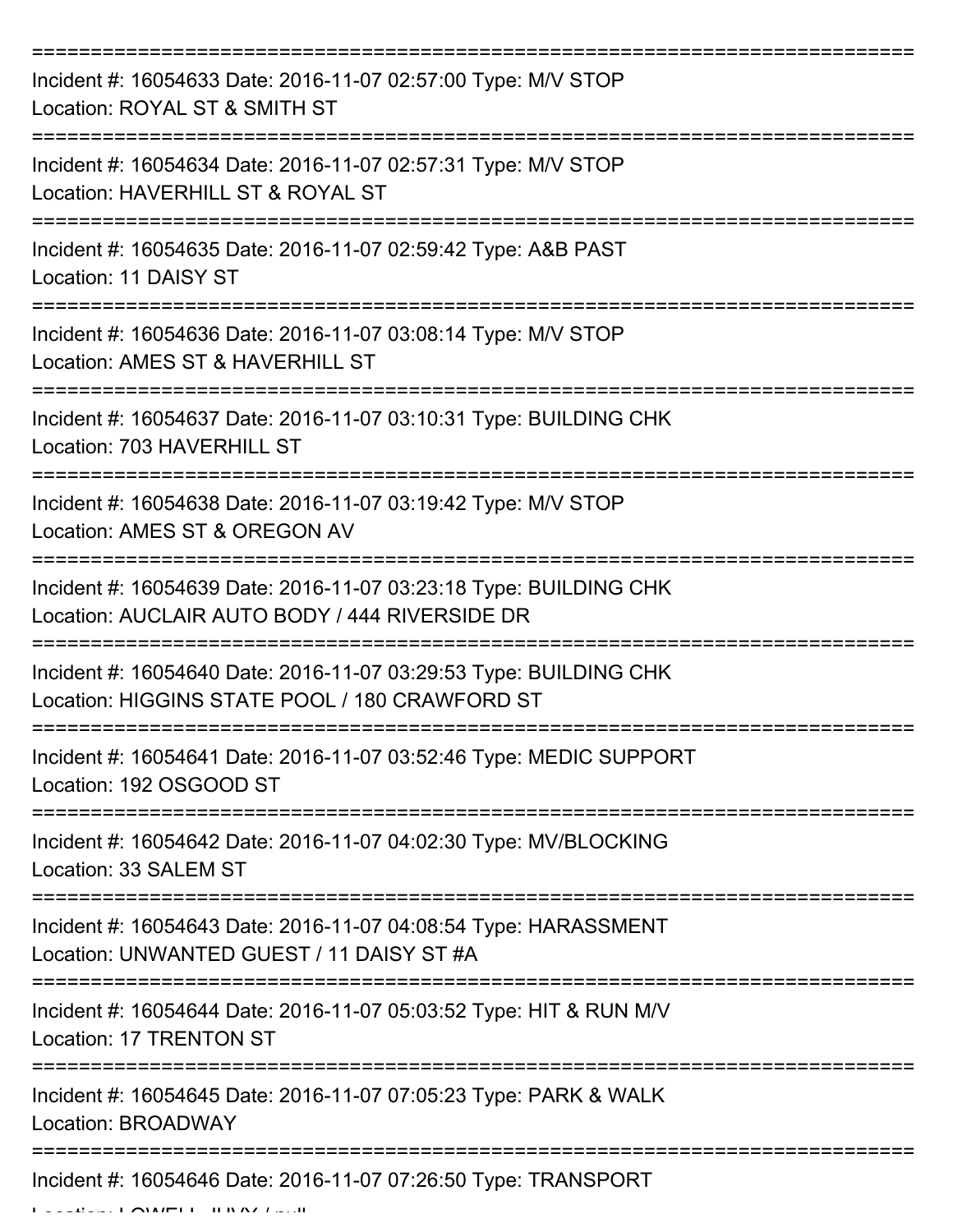| Incident #: 16054647 Date: 2016-11-07 07:55:10 Type: AUTO ACC/NO PI<br><b>Location: BARKER ST</b>                                   |
|-------------------------------------------------------------------------------------------------------------------------------------|
| Incident #: 16054648 Date: 2016-11-07 07:59:50 Type: TRESPASSING<br>Location: 570 S UNION ST FL 3                                   |
| Incident #: 16054649 Date: 2016-11-07 08:05:51 Type: M/V STOP<br>Location: MARKET ST & S UNION ST                                   |
| Incident #: 16054650 Date: 2016-11-07 08:39:06 Type: 209A/SERVE<br>Location: 4 ALDEN CT                                             |
| Incident #: 16054651 Date: 2016-11-07 08:42:25 Type: INVEST CONT<br>Location: LEONARD SCHOOL / 60 ALLEN ST                          |
| ==========================<br>Incident #: 16054652 Date: 2016-11-07 08:55:52 Type: AUTO ACC/NO PI<br>Location: ALDER ST & SPRUCE ST |
| Incident #: 16054653 Date: 2016-11-07 09:15:31 Type: DRUG VIO<br>Location: 31 S BOWDOIN ST                                          |
| Incident #: 16054655 Date: 2016-11-07 09:16:44 Type: TENANT PROB<br>Location: 52 HOWARD ST #B                                       |
| Incident #: 16054654 Date: 2016-11-07 09:17:26 Type: PARK & WALK<br>Location: BRADFORD ST & BROADWAY                                |
| Incident #: 16054656 Date: 2016-11-07 09:21:14 Type: NOTIFICATION<br>Location: 55 BOWDOIN ST                                        |
| Incident #: 16054657 Date: 2016-11-07 09:25:05 Type: AUTO ACC/UNK PI<br>Location: 9 WATER ST                                        |
| ===================<br>Incident #: 16054658 Date: 2016-11-07 09:28:31 Type: 209A/SERVE<br>Location: 35 EASTON ST                    |
| Incident #: 16054659 Date: 2016-11-07 09:32:17 Type: ROBBERY UNARM<br>Location: 54 MELVIN ST                                        |
| Incident #: 16054660 Date: 2016-11-07 09:43:59 Type: ALARM/BURG                                                                     |

Location: WVLESS SALES / 60 ISLAND ST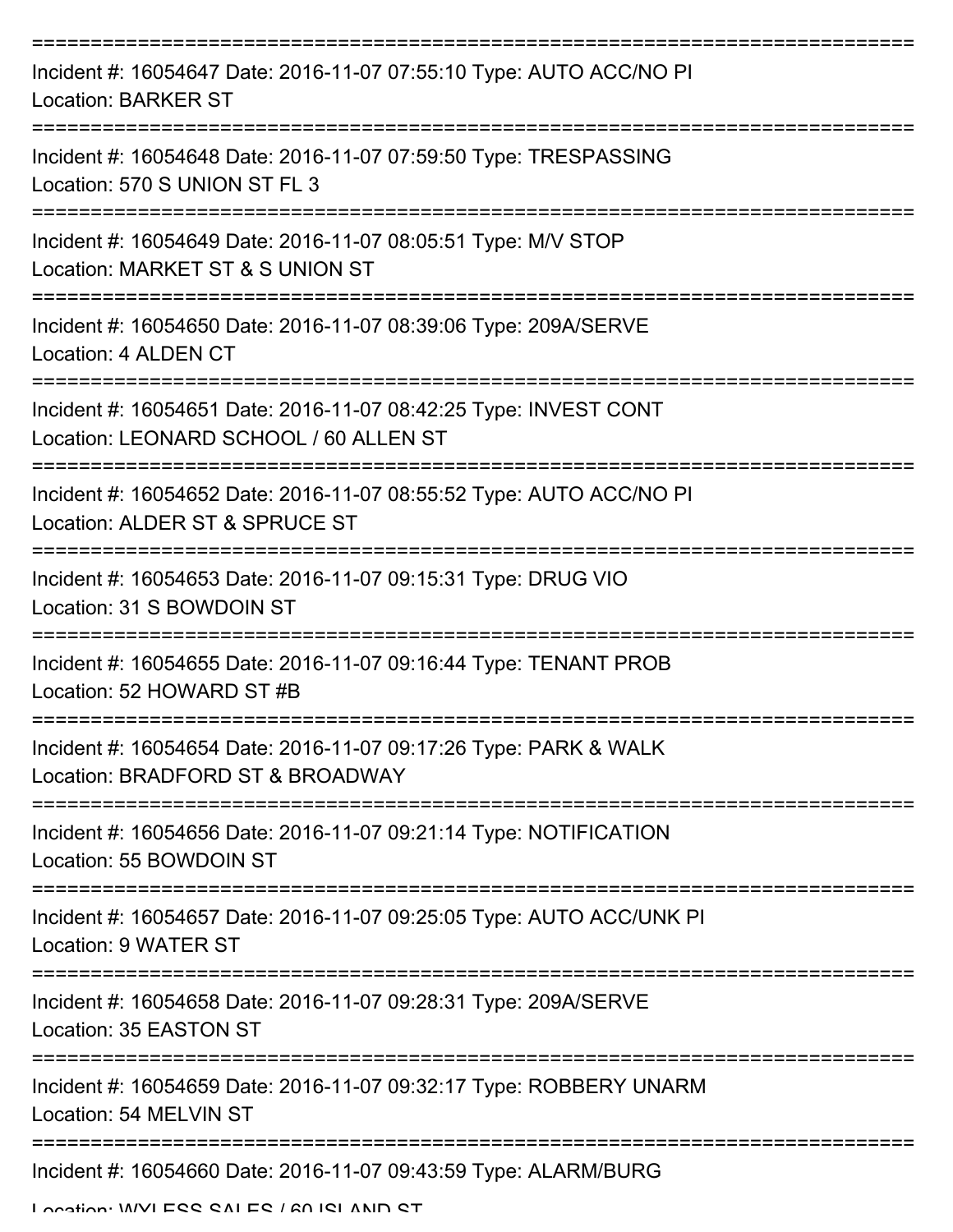| Incident #: 16054661 Date: 2016-11-07 09:44:49 Type: AUTO ACC/NO PI<br>Location: BERKELEY ST & PARK ST          |
|-----------------------------------------------------------------------------------------------------------------|
| Incident #: 16054662 Date: 2016-11-07 09:46:05 Type: COURT DOC SERVE<br>Location: 51 BASSWOOD ST                |
| Incident #: 16054663 Date: 2016-11-07 09:52:58 Type: M/V STOP<br>Location: CARVER ST & MERRIMACK ST             |
| Incident #: 16054664 Date: 2016-11-07 09:54:09 Type: INVESTIGATION<br>Location: 90 LOWELL ST                    |
| Incident #: 16054665 Date: 2016-11-07 09:55:49 Type: MAL DAMAGE<br>Location: 8 YOUNG AV                         |
| Incident #: 16054666 Date: 2016-11-07 10:28:15 Type: ALARM/BURG<br>Location: 215 HIGH ST                        |
| Incident #: 16054667 Date: 2016-11-07 10:28:40 Type: 911 HANG UP<br>Location: 78 LEXINGTON ST FL 2              |
| Incident #: 16054668 Date: 2016-11-07 10:33:35 Type: MAN DOWN<br>Location: BURGER KING / 187 BROADWAY           |
| Incident #: 16054669 Date: 2016-11-07 10:38:01 Type: TOW OF M/V<br>Location: 393 CHESTNUT ST                    |
| Incident #: 16054673 Date: 2016-11-07 10:41:37 Type: MISSING PERS<br>Location: 111 E HAVERHILL ST #2            |
| Incident #: 16054670 Date: 2016-11-07 10:46:51 Type: M/V STOP<br>Location: LAWRENCE ST & MAPLE ST               |
| Incident #: 16054671 Date: 2016-11-07 10:59:54 Type: SUS PERS/MV<br>Location: 189 NEWBURY ST                    |
| Incident #: 16054672 Date: 2016-11-07 11:01:01 Type: INVEST CONT<br>Location: 70 N PARISH RD                    |
| Incident #: 16054674 Date: 2016-11-07 11:10:28 Type: GENERAL SERV<br>Location: OLIVER SCHOOL / 183 HAVERHILL ST |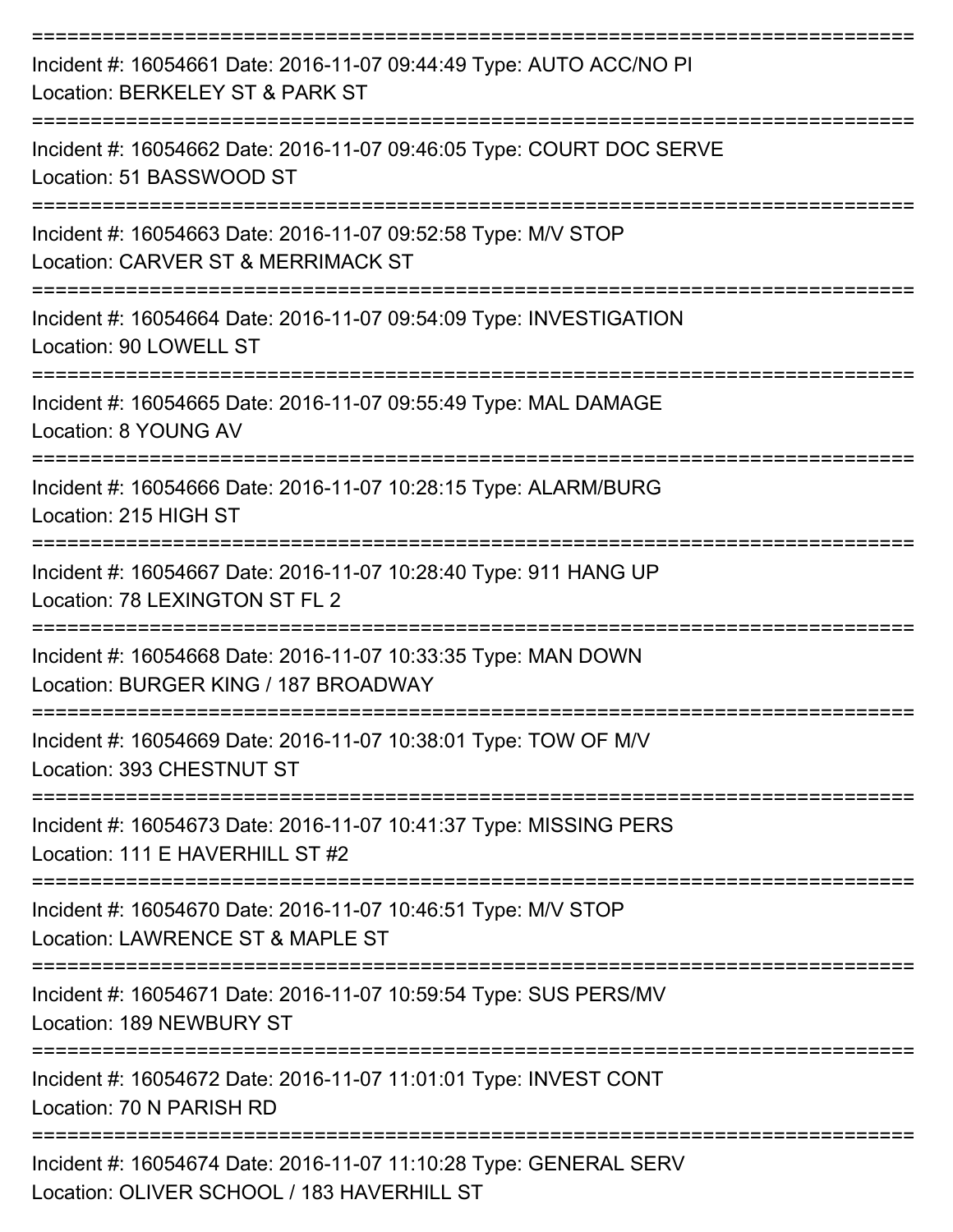| Incident #: 16054675 Date: 2016-11-07 11:12:19 Type: CK WELL BEING<br>Location: 11 DAISY ST #A                                                                             |
|----------------------------------------------------------------------------------------------------------------------------------------------------------------------------|
| ==================================<br>Incident #: 16054676 Date: 2016-11-07 11:25:11 Type: HIT & RUN M/V<br>Location: 79 WINTHROP AV<br>----------------<br>-------------- |
| Incident #: 16054680 Date: 2016-11-07 11:32:24 Type: LOST PROPERTY<br>Location: 159 SARATOGA ST #2 FL 2                                                                    |
| Incident #: 16054677 Date: 2016-11-07 11:44:18 Type: INVEST CONT<br>Location: METROPOLITAN AUTO BODY / 341 S BROADWAY<br>================================                  |
| Incident #: 16054678 Date: 2016-11-07 11:49:20 Type: M/V STOP<br>Location: 309 BROADWAY                                                                                    |
| Incident #: 16054679 Date: 2016-11-07 11:49:24 Type: INVESTIGATION<br>Location: 56 KENT ST FL 1                                                                            |
| Incident #: 16054681 Date: 2016-11-07 12:15:51 Type: 209A/SERVE<br>Location: 112 MARSTON ST #307                                                                           |
| Incident #: 16054682 Date: 2016-11-07 12:26:52 Type: FIGHT<br>Location: 71 N PARISH RD                                                                                     |
| Incident #: 16054683 Date: 2016-11-07 12:29:44 Type: 209A/SERVE<br>Location: 71 FERN ST                                                                                    |
| Incident #: 16054684 Date: 2016-11-07 12:32:27 Type: EXTRA SURVEIL<br>Location: 95 SUNSET AV                                                                               |
| Incident #: 16054685 Date: 2016-11-07 12:35:37 Type: 209A/SERVE<br>Location: 12 MAPLE ST                                                                                   |
| Incident #: 16054686 Date: 2016-11-07 12:37:58 Type: WARRANT SERVE<br><b>Location: 18 BENNINGTON ST</b>                                                                    |
| Incident #: 16054687 Date: 2016-11-07 12:47:32 Type: INVEST CONT<br>Location: 10 INMAN ST FL 2                                                                             |
| Incident #: 16054688 Date: 2016-11-07 13:01:55 Type: M/V STOP<br>Location: 9 WATER ST                                                                                      |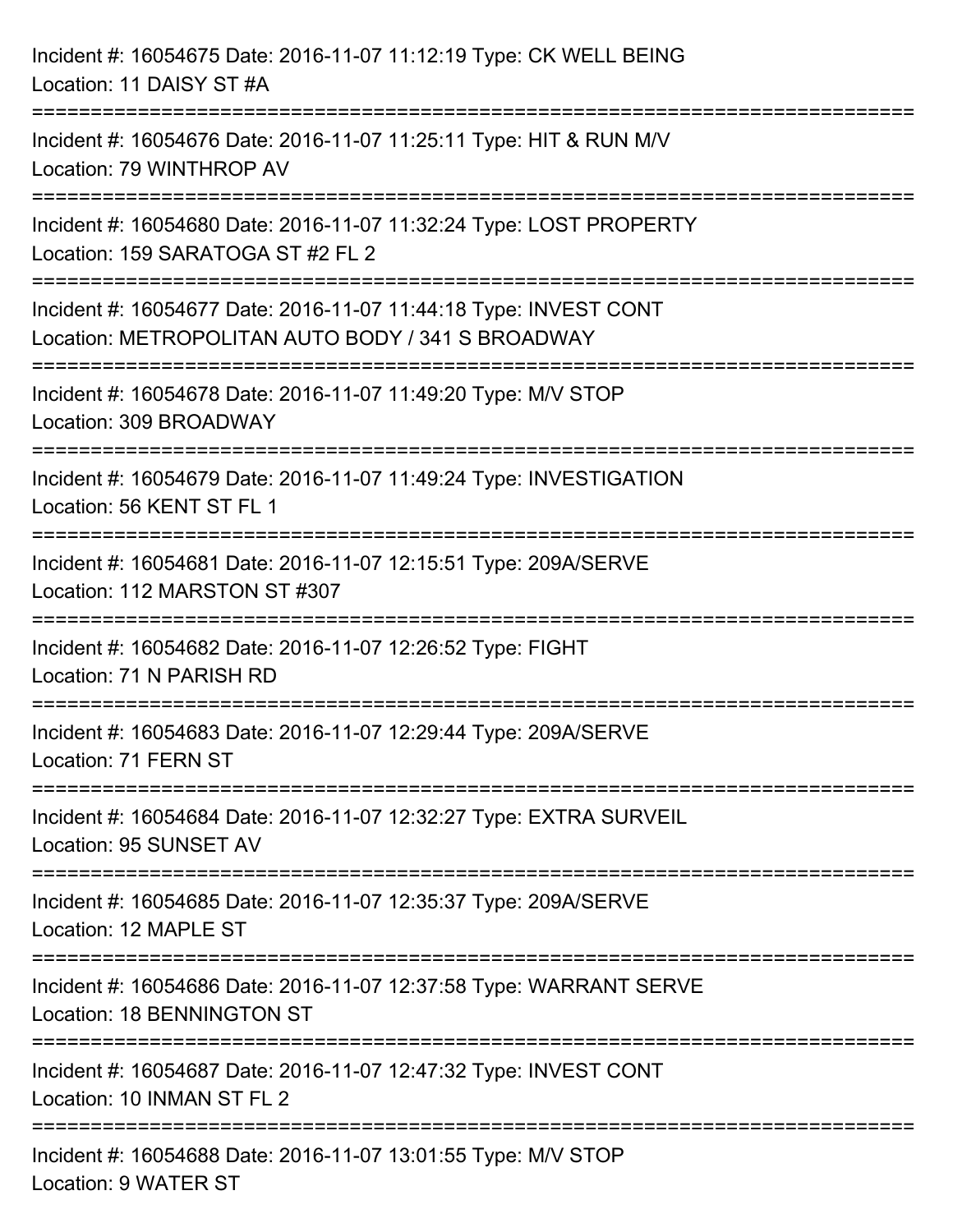| Incident #: 16054689 Date: 2016-11-07 13:16:30 Type: INVEST CONT<br>Location: 682 LOWELL ST                     |
|-----------------------------------------------------------------------------------------------------------------|
| Incident #: 16054690 Date: 2016-11-07 13:21:21 Type: INVEST CONT<br>Location: 1 GENERAL ST                      |
| Incident #: 16054691 Date: 2016-11-07 13:25:28 Type: 209A/SERVE<br>Location: 6 MARTHA LN                        |
| Incident #: 16054692 Date: 2016-11-07 13:26:17 Type: UNKNOWN PROB<br>Location: 19 ALDER ST                      |
| Incident #: 16054693 Date: 2016-11-07 13:29:45 Type: ANIMAL COMPL<br>Location: 76 NEWTON ST                     |
| Incident #: 16054694 Date: 2016-11-07 13:32:09 Type: M/V STOP<br>Location: 114 & CHICKERING                     |
| Incident #: 16054695 Date: 2016-11-07 13:41:58 Type: SPECIAL CHECK<br>Location: LIBRARY / 32 LAWRENCE ST        |
| Incident #: 16054696 Date: 2016-11-07 13:46:25 Type: 209A/SERVE<br>Location: 108 WALNUT ST                      |
| Incident #: 16054697 Date: 2016-11-07 13:50:57 Type: M/V STOP<br>Location: 155 HAVERHILL ST                     |
| Incident #: 16054698 Date: 2016-11-07 14:00:43 Type: AUTO ACC/PED<br>Location: AVON ST & JACKSON ST             |
| Incident #: 16054699 Date: 2016-11-07 14:04:22 Type: DRUG OVERDOSE<br>Location: 120 BROADWAY                    |
| Incident #: 16054700 Date: 2016-11-07 14:05:54 Type: MEDIC SUPPORT<br>Location: DUNKIN DONUTS / 123 LAWRENCE ST |
| Incident #: 16054701 Date: 2016-11-07 14:08:58 Type: GUN CALL<br>Location: BURGER KING / 187 BROADWAY           |
| Incident #: 16054702 Date: 2016-11-07 14:12:29 Type: AUTO ACC/NO PI<br>Location: ANDOVER ST & NEWTON ST         |

===========================================================================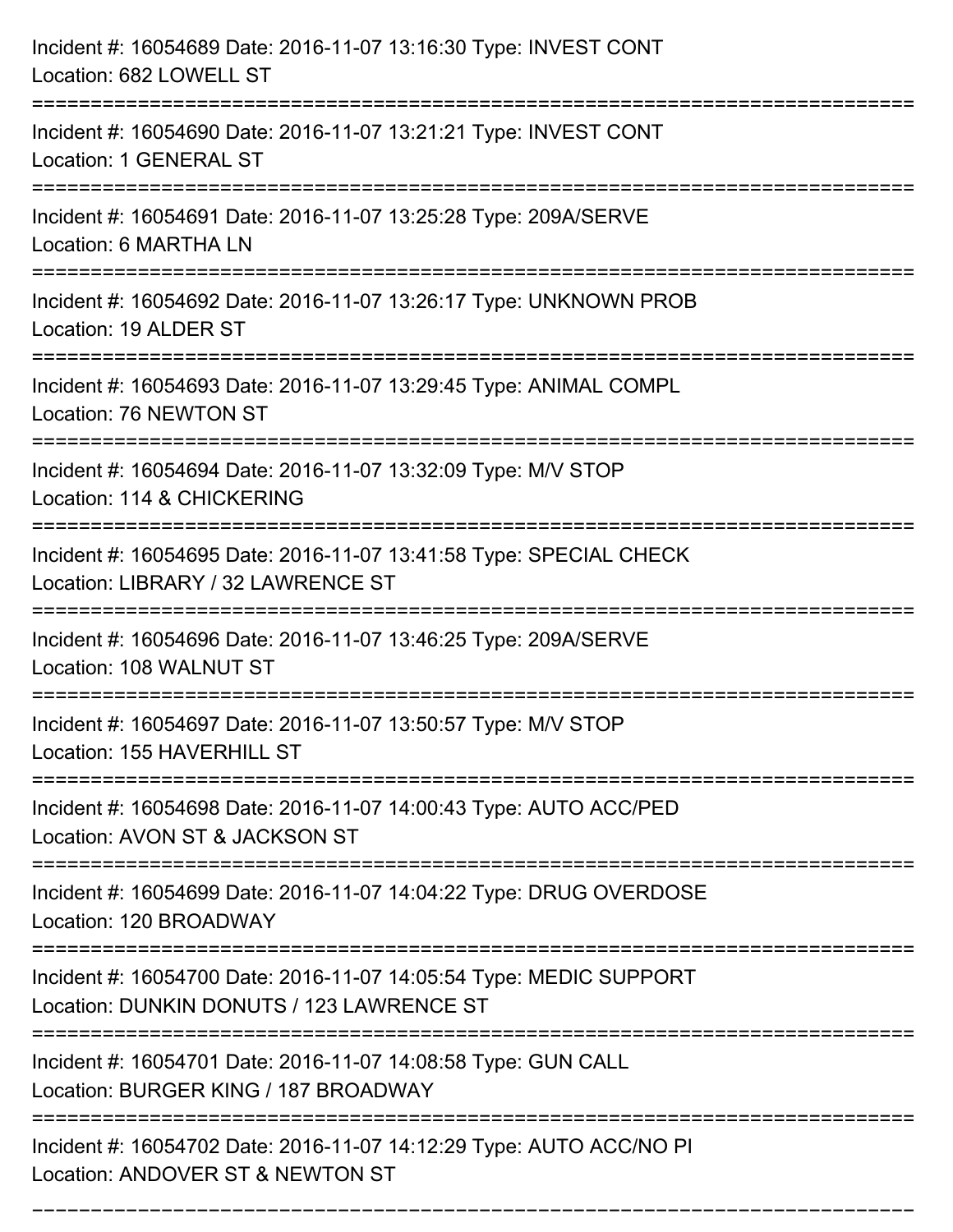| Incident #: 16054703 Date: 2016-11-07 14:22:43 Type: SUS PERS/MV<br>Location: HAFFNER'S GAS STATION / 69 PARKER ST |
|--------------------------------------------------------------------------------------------------------------------|
| Incident #: 16054704 Date: 2016-11-07 14:55:28 Type: DRUG VIO<br>Location: BROADWAY TIRE INC / 456 BROADWAY        |
| Incident #: 16054705 Date: 2016-11-07 15:11:11 Type: M/V STOP<br>Location: 369 BROADWAY                            |
| Incident #: 16054706 Date: 2016-11-07 15:11:32 Type: M/V STOP<br><b>Location: MEERIMACK &amp; PARKER</b>           |
| Incident #: 16054707 Date: 2016-11-07 15:23:24 Type: M/V STOP<br>Location: BROADWAY & LOWELL ST                    |
| Incident #: 16054708 Date: 2016-11-07 15:26:47 Type: M/V STOP<br>Location: 43 JACKSON ST                           |
| Incident #: 16054709 Date: 2016-11-07 15:28:27 Type: SUS PERS/MV<br><b>Location: GARFIELD ST</b>                   |
| Incident #: 16054710 Date: 2016-11-07 15:30:24 Type: M/V STOP<br>Location: BROADWAY & LOWELL ST                    |
| Incident #: 16054711 Date: 2016-11-07 15:33:16 Type: INVEST CONT<br>Location: 107 SUMMER ST                        |
| Incident #: 16054712 Date: 2016-11-07 15:35:21 Type: AUTO ACC/PED<br>Location: 19 WALNUT ST                        |
| Incident #: 16054713 Date: 2016-11-07 15:36:28 Type: UNWANTEDGUEST<br>Location: 209 FERRY ST                       |
| Incident #: 16054714 Date: 2016-11-07 15:43:54 Type: INVEST CONT<br>Location: 102 WATER ST                         |
| Incident #: 16054715 Date: 2016-11-07 15:45:08 Type: INVEST CONT<br>Location: 32 SAVOIE AV                         |
| Incident #: 16054716 Date: 2016-11-07 16:01:43 Type: AUTO ACC/PED<br>Location: 65 STEARNS AV                       |
|                                                                                                                    |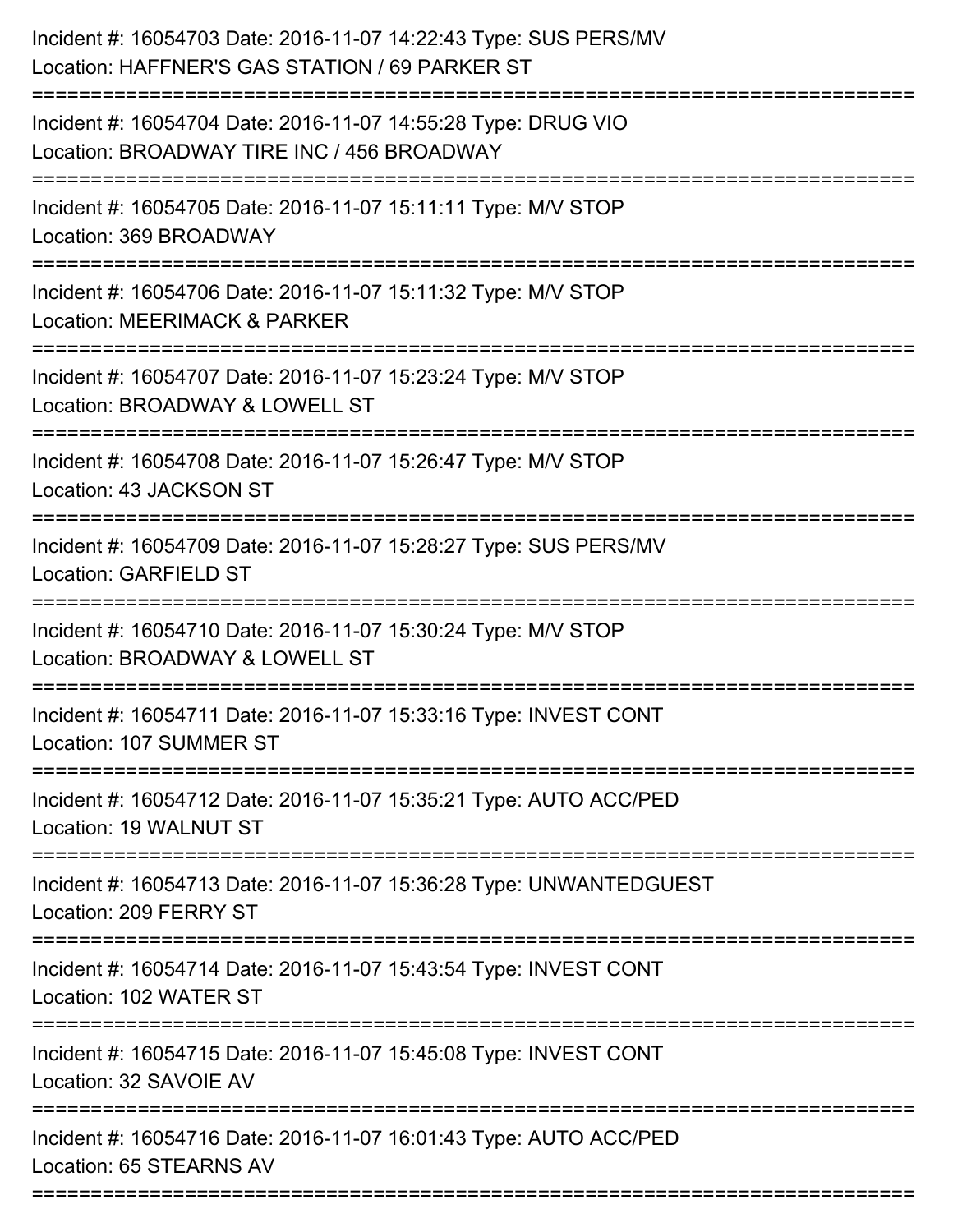Location: 134 LAWRENCE ST

| Incident #: 16054718 Date: 2016-11-07 16:14:37 Type: LARCENY/PAST<br>Location: 151 HIGH ST #1                                 |
|-------------------------------------------------------------------------------------------------------------------------------|
| Incident #: 16054719 Date: 2016-11-07 16:20:54 Type: DOMESTIC/PROG<br>Location: 22 HOLLY ST FL 1ST                            |
| Incident #: 16054720 Date: 2016-11-07 16:22:19 Type: WARRANT SERVE<br>Location: 6 WEDGEWOOD RD                                |
| Incident #: 16054721 Date: 2016-11-07 16:22:47 Type: ASSSIT OTHER PD<br><b>Location: JACKSON ST</b>                           |
| :======================<br>Incident #: 16054722 Date: 2016-11-07 16:33:07 Type: LOST PROPERTY<br>Location: 90 LOWELL ST       |
| Incident #: 16054723 Date: 2016-11-07 16:39:37 Type: INVEST CONT<br>Location: 1 GENERAL ST                                    |
| Incident #: 16054724 Date: 2016-11-07 16:40:35 Type: DRUG OVERDOSE<br>Location: 120 BROADWAY                                  |
| Incident #: 16054725 Date: 2016-11-07 17:28:30 Type: KEEP PEACE<br>Location: 27 SPRINGFIELD ST FL 3                           |
| Incident #: 16054726 Date: 2016-11-07 17:36:23 Type: MEDIC SUPPORT<br>Location: MERRIMACK ST & S UNION ST                     |
| Incident #: 16054727 Date: 2016-11-07 17:39:46 Type: M/V STOP<br>Location: 334 AMES ST                                        |
| Incident #: 16054728 Date: 2016-11-07 17:40:40 Type: M/V STOP<br>Location: 359 LOWELL ST                                      |
| Incident #: 16054729 Date: 2016-11-07 17:41:22 Type: M/V STOP<br><b>Location: CENTRAL BRIDGE</b>                              |
| Incident #: 16054730 Date: 2016-11-07 17:52:14 Type: SUS PERS/MV<br>Location: NORTHERN ESSEX COMMUNITY COLLE / 45 FRANKLIN ST |
|                                                                                                                               |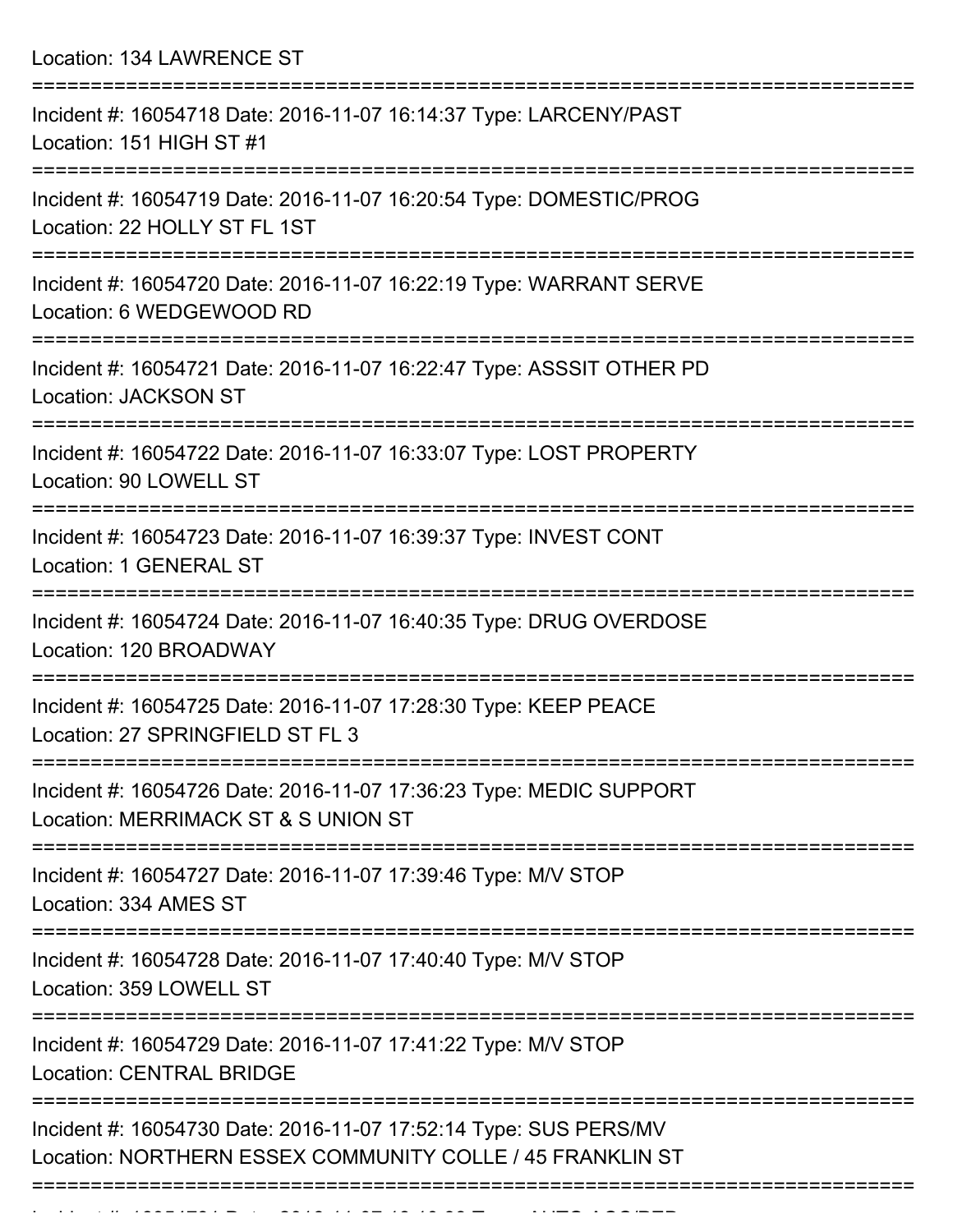Location: 118 FRANKLIN ST =========================================================================== Incident #: 16054732 Date: 2016-11-07 18:12:05 Type: GUN CALL Location: 8 CEDAR ST =========================================================================== Incident #: 16054734 Date: 2016-11-07 18:23:32 Type: MAL DAMAGE Location: 187 ARLINGTON ST =========================================================================== Incident #: 16054733 Date: 2016-11-07 18:23:34 Type: RECOV/STOL/MV Location: 77 SPRINGFIELD ST =========================================================================== Incident #: 16054735 Date: 2016-11-07 18:32:13 Type: M/V STOP Location: BAILEY ST & SHAWSHEEN RD =========================================================================== Incident #: 16054736 Date: 2016-11-07 18:48:40 Type: M/V STOP Location: BURKE & SALEM ST =========================================================================== Incident #: 16054737 Date: 2016-11-07 18:52:03 Type: DISTURBANCE Location: 87 NESMITH ST =========================================================================== Incident #: 16054738 Date: 2016-11-07 18:54:04 Type: SHOTS FIRED Location: HOBSON ST & PEARL ST =========================================================================== Incident #: 16054739 Date: 2016-11-07 19:24:02 Type: WARRANT SERVE Location: 90 LOWELL ST =========================================================================== Incident #: 16054740 Date: 2016-11-07 19:24:57 Type: KEEP PEACE Location: 70 BOWDOIN ST FL 3 =========================================================================== Incident #: 16054741 Date: 2016-11-07 20:13:33 Type: DRUG OVERDOSE Location: 11 RESERVOIR TER FL 3 =========================================================================== Incident #: 16054742 Date: 2016-11-07 20:35:46 Type: DISTURBANCE Location: WENDYS / 55 HAMPSHIRE ST =========================================================================== Incident #: 16054743 Date: 2016-11-07 20:48:35 Type: M/V STOP Location: AMES ST & PROVIDENCE ST =========================================================================== Incident #: 16054744 Date: 2016-11-07 20:54:59 Type: SHOPLIFTING Location: SEVEN ELEVEN / 370 BROADWAY

===========================================================================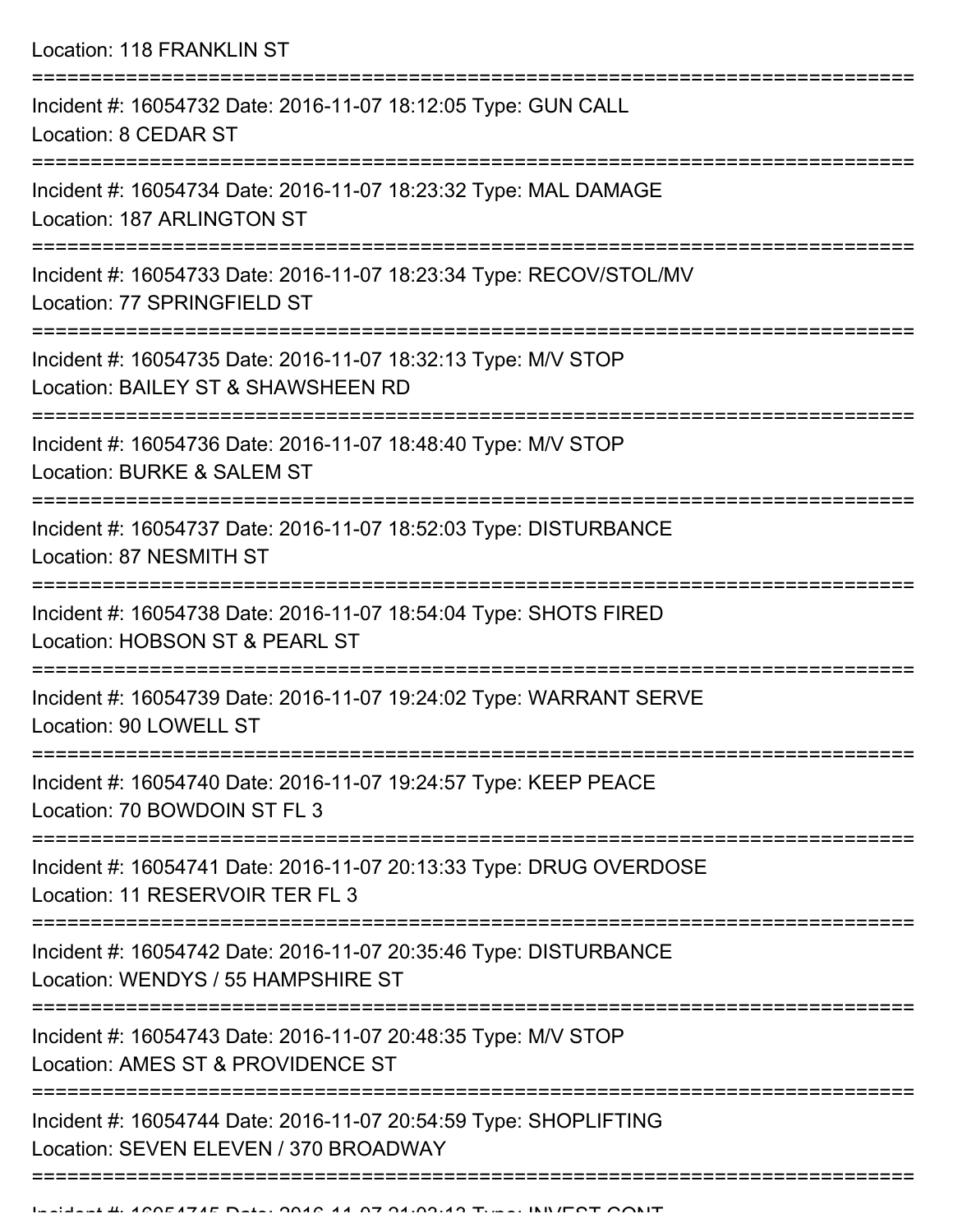| Location: 10 INMAN ST                                                                                                             |
|-----------------------------------------------------------------------------------------------------------------------------------|
| Incident #: 16054746 Date: 2016-11-07 21:06:09 Type: M/V STOP<br>Location: 216 PHILLIPS ST                                        |
| Incident #: 16054749 Date: 2016-11-07 21:20:45 Type: SUS PERS/MV<br>Location: 213 MARKET ST<br>---------------------------------- |
| ============================<br>Incident #: 16054748 Date: 2016-11-07 21:21:11 Type: MAL DAMAGE<br>Location: 87 NESMITH ST        |
| Incident #: 16054747 Date: 2016-11-07 21:21:28 Type: MAL DAMAGE<br>Location: 25 FALMOUTH ST                                       |
| Incident #: 16054750 Date: 2016-11-07 21:26:09 Type: SUS PERS/MV<br>Location: WALGREENS / 220 S BROADWAY                          |
| :=============================<br>Incident #: 16054751 Date: 2016-11-07 21:31:14 Type: M/V STOP<br>Location: 234 OSGOOD ST        |
| Incident #: 16054752 Date: 2016-11-07 21:42:32 Type: STOL/MV/PR<br>Location: 48 KINGSTON ST                                       |
| Incident #: 16054753 Date: 2016-11-07 21:50:01 Type: CK WELL BEING<br>Location: 26 HILLSIDE AV FL 1                               |
| Incident #: 16054754 Date: 2016-11-07 22:00:05 Type: M/V STOP<br>Location: HAMPSHIRE ST & LOWELL ST                               |
| Incident #: 16054755 Date: 2016-11-07 22:05:40 Type: DOMESTIC/PAST<br>Location: 117 BERKELEY ST FL 3                              |
| Incident #: 16054756 Date: 2016-11-07 22:06:50 Type: MEDIC SUPPORT<br>Location: 303C HAMPSHIRE ST                                 |
| Incident #: 16054757 Date: 2016-11-07 22:09:59 Type: STOL/MV/PAS<br>Location: 48 KINGSTON ST                                      |
| Incident #: 16054758 Date: 2016-11-07 22:14:53 Type: SUS PERS/MV<br>Location: 11 LAWRENCE ST FL 8                                 |
|                                                                                                                                   |

Incident #: 16054759 Date: 2016-11-07 22:17:19 Type: M/V STOP